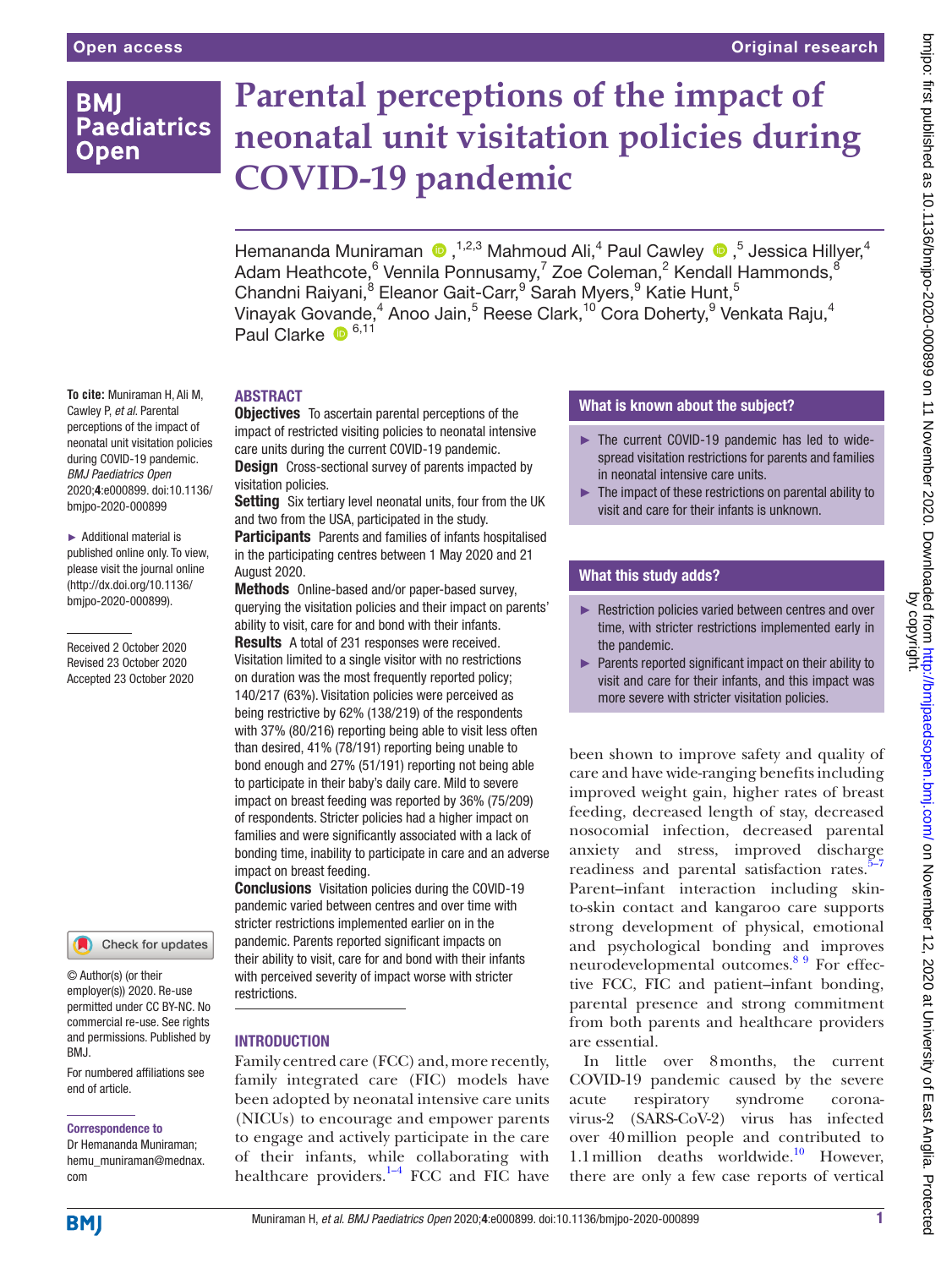transmission in neonates with SARS-CoV-2 published in the literature.<sup>[11–14](#page-7-4)</sup> The American Academy of Pediatrics (AAP) neonatal–perinatal COVID-19 registry update of 3 October 2020 reported that, among 3722 mother/infant dyads and 3359 COVID-19 positive mothers, only 52  $(1.6\%)$  of 3198 infants tested positive for SARS-CoV-2.<sup>15</sup>

Social distancing and wearing face masks/coverings have been shown to mitigate the spread of viral transmission. Healthcare institutions have also implemented severe visitation restrictions to control SARS-CoV-2 spread and protect the health of patients, providers and staff. The restrictions vary widely depending on local infection rates, availability of personal protective equipment and the structure and layout of the NICU.<sup>[16 17](#page-7-6)</sup> The impact of any of the restrictions on parental ability to be present and care for their infants is not well defined. Our aim was to ascertain parental perceptions of the impact of visitation restrictions during the COVID-19 pandemic on their ability to visit, care for and bond with their infants.

#### **METHODS**

We designed an 18-item questionnaire to survey parents/ guardians of infants hospitalised for prospective participating neonatal units during the COVID-19 pandemic, to assess perceptions of visitation restrictions and their impact. The anonymous questionnaire included both closed and open ended questions and free-text comment sections for respondents to provide additional responses if applicable [\(online supplemental file 1\)](https://dx.doi.org/10.1136/bmjpo-2020-000899).

#### Patient involvement

Patients or the public were not involved in the design or conduct of the study, but were involved in its peer review and advising on the dissemination of our research.

#### Participating centres and participants

We used a pragmatic approach to recruit centres and parents to participate in the survey by disseminating an open invitation over social media platforms including Twitter, neonatal forums, via email and WhatsApp groups. Centres determined their own preferred methods for publicising the study locally to parents and distributing the study information. These included poster notices in the units, social media/communication platforms for parents, and direct mailing of the survey to parents whose infants had recently been discharged from the hospital. All centres conducted a cross-sectional survey of parents of infants hospitalised at the start of the study, followed by prospective survey of parents of infants admitted thereafter during the study period. Additionally three centres mailed the survey questionnaire to parents whose infants had been recently discharged. Paper and/ or online questionnaire responses were recorded via SurveyMonkey (Palo Alto, California, USA) during the study period between 1 May 2020 and 21 August 2020. An information sheet provided along with the survey/online questionnaire summarised the purpose and objectives of

the study and explained the rights of participants. Participants were required to document their prior agreement to participation in the survey by first answering a consent question. A second survey was sent to site investigators to enquire about the timing and nature of visitation restriction policies and any changes over time.

#### Statistical analysis

Respondents' characteristics and responses were described with descriptive statistics using frequencies and percentages to report categorical variables. Means and SDs (or medians and ranges where appropriate) were used to describe continuous variables. Perceptions of impact were compared between countries, centres and across different restriction policies: (1) one visitor at cotside for limited duration; (2) one visitor with no restriction on duration of visit and (3) two visitors for limited duration. Associations in bivariate comparisons were examined using  $\chi^2$  or Fisher's exact tests as appropriate. A Wilcoxon rank-sum test was performed to assess the difference in ordinal variables between two groups. A Kruskal-Wallis test was performed to assess the difference in ordinal variables between three or more groups. Statistical significance was set at p<0.05. To control for multiple comparisons, the false discovery rate (FDR) correction was applied to all p values, assuming a  $FDR(q^*)$  equal to  $0.05$ .<sup>1718</sup> All statistical analyses were performed in SAS V.9.4 (SAS Institute).

#### RESULTS

Six tertiary level NICUs participated, four from the UK and two from the USA. Two hundred and thirty-one responses were received, of which 7 were excluded (1 lacking consent signature, 2 from non-participating sites, 4 for incomplete information on visitation policies). A total of 224 responses were included for final analysis: USA: n=131 (58%), UK: n=93 (42%). Breakdown of responses by centre was: Baylor Scott & White McLane Children's Medical Center, Texas, USA: 80, St Joseph's Hospital and Medical Center, Phoenix, USA: 51, St Michael's Hospital (SMH), Bristol, UK: 31, Ashford and St Peter's Hospital, Chertsey, UK: 27, Norwich and Norfolk University Hospital (NNUH), Norwich, UK: 25 and University Hospital of Wales, Cardiff, UK: 10.

Of respondents, 153 (70%) were mothers, 58 (27%) fathers and  $5(2\%)$  were grandparents. Remaining  $2(1\%)$ respondents were a sibling and a guardian. Mean (SD) age of respondents was 32 (7) years. The birth gestation of index infants was reported as being term (≥37weeks) by 71 (34%) respondents, late preterm (34–36<sup>+6</sup> weeks) by 36 (17%), moderately preterm (28–33+6 weeks) by 61 (30%) and extremely preterm (<28weeks) by 39 (19%) respondents. Length of hospitalisation at the time of survey completion was reported as  $\langle 1 \rangle$  week by 100 (45%), between 1 and 4weeks by 70 (32%) and >4weeks by 50 (23%) respondents.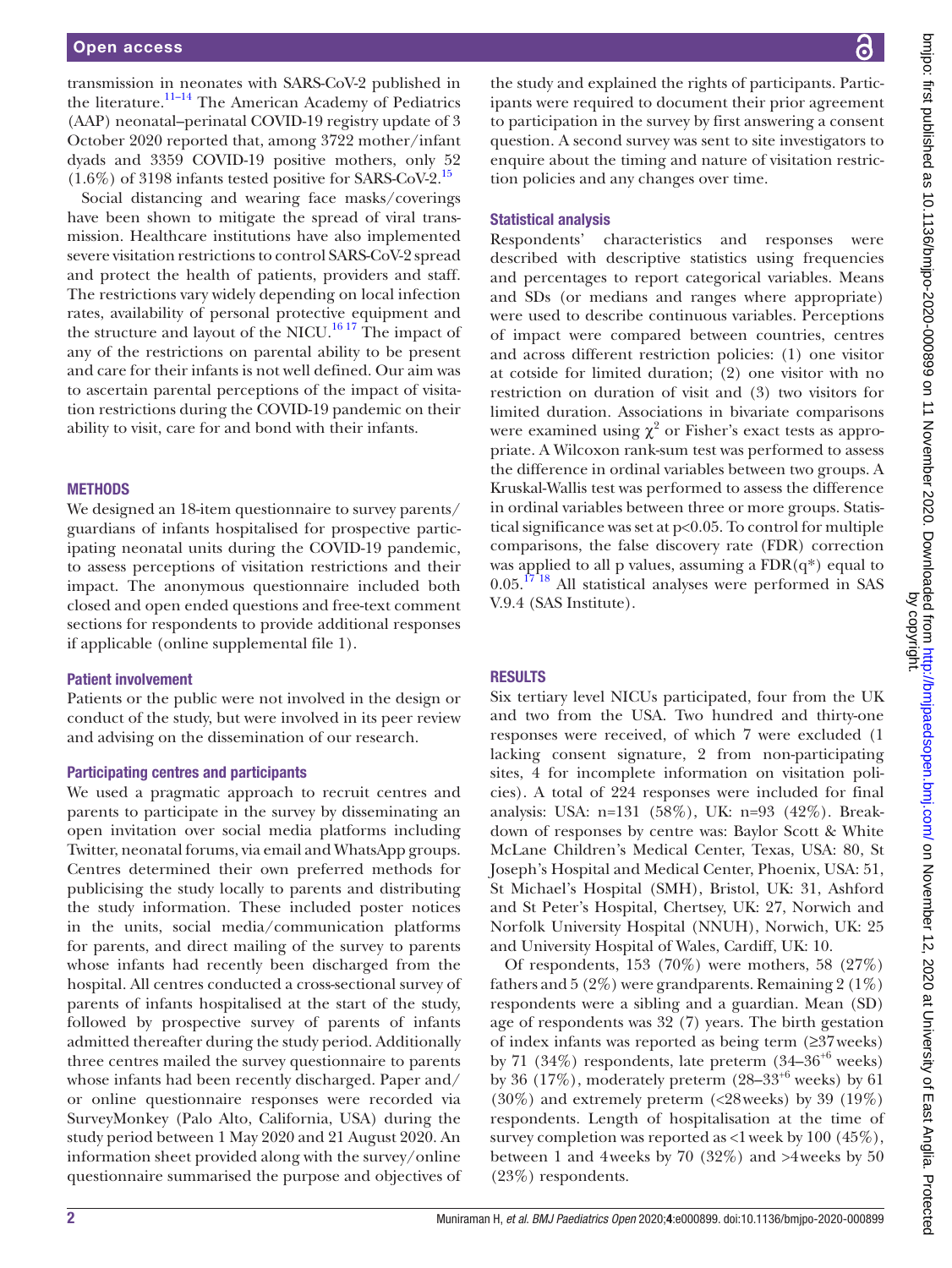A

of Policy Restriction (%)

Percentage

Restriction policies

[table](#page-2-1) 1).

their infants.

by allowing two visitors for a limited duration, reported by 42 (19%) respondents. Policies changed significantly over time: during May 2020, the most common policy was restriction to one visitor with restricted duration. During June, July and August 2020, the most common policy was one visitor at a time for an unlimited duration ([figure](#page-2-0) 1,

<span id="page-2-0"></span>Month in 2020

Of the respondents, 122 (56%) reported that the restrictions did not affect their ability to visit, whereas 80 (37%) reported visiting less often and 14 (7%) more often. Regarding the wider family's ability to visit, 84  $(40\%)$  reported their partner had visited less often, while 98 (45%) and 115 (54%) reported concerns that siblings and grandparents were not allowed to visit, respectively. Concerns about the visitation policies were reported by 94 (50%) respondents: 78 (41%) respondents felt unable to bond adequately with their infant and 51 (27%) reported being unable to participate in their baby's daily cares. A mild impact on breast feeding was reported by 50 (24%) respondents while a severe impact was reported by 25 (12%) respondents. Video/audio recordings or streaming were perceived as unhelpful by 36 (17%) respondents, many of whom expressed concerns that they received insufficient information and updates about

Majority of respondents, 176 (83%) reported a requirement to wear a face mask when visiting the NICU: 95 (45%) of respondents reported that wearing face masks



# Comparison of different restriction policies

There was no difference in respondents' reported ability to visit with the different restriction categories (p=0.18) [\(table](#page-3-0) 2). A policy of one visitor restricted to limited duration was associated with a higher proportion of concerns of lack of bonding, inability to participate in care, obtain updates and bring supplies, followed by two visitors with a restriction on duration of visit. A policy of one visitor and unrestricted visit duration was associated with a lower proportion of concerns ( $p \le 0.02$ ) ([table](#page-3-0) 2 and [figure](#page-4-0) 2). Respondents subject to policy restrictions of one parent for a limited time were more likely to perceive a mild or severe impact compared with those facing less austere restrictions (p=0.02) ([table](#page-3-0) 2 and [figure](#page-4-0) 2).

Restriction policy and month of response varied among the centres, with the majority of responses from the UK in May and June 2020, and the US centres in July and August 2020 ([table](#page-5-0) 3). Respondents from centres with more restrictive policies in May and June 2020 reported higher rates of insufficient bonding, higher rates of being unable to participate in their infants' care and more mild and severe impacts on breast feeding (p=0.01) ([table](#page-5-1) 4). The centre with the least restrictive policy on parental visiting (SMH, Bristol, UK) reported the lowest rates of both inability to participate and insufficient bonding (p=0.01). The centre with the most austere restrictions (NNUH, UK) had the greatest associated rates

<span id="page-2-1"></span>

| NICU restriction policy compared by months of responses<br>Table 1    |              |         |         |               |         |
|-----------------------------------------------------------------------|--------------|---------|---------|---------------|---------|
|                                                                       | <b>Month</b> |         |         |               |         |
| <b>Restriction policy</b>                                             | Mav          | June    | July    | <b>August</b> | P value |
| One parent at cotside with restricted visit duration (n=35)           | 17 (48)      | 5(14)   | 9(26)   | 4(11)         | < 0.01  |
| One parent at cotside with unrestricted duration $(n=140)$            | 4(3)         | 30(21)  | 88 (63) | 18(13)        |         |
| Two family members at cotside with restricted visit duration $(n=42)$ | 5(12)        | 14 (33) | 13(31)  | 10(24)        |         |

Data are n (%). A chi-square<sup>c2</sup> test was performed to assess the association between NICU restriction and month of completion. NICU, neonatal intensive care unit.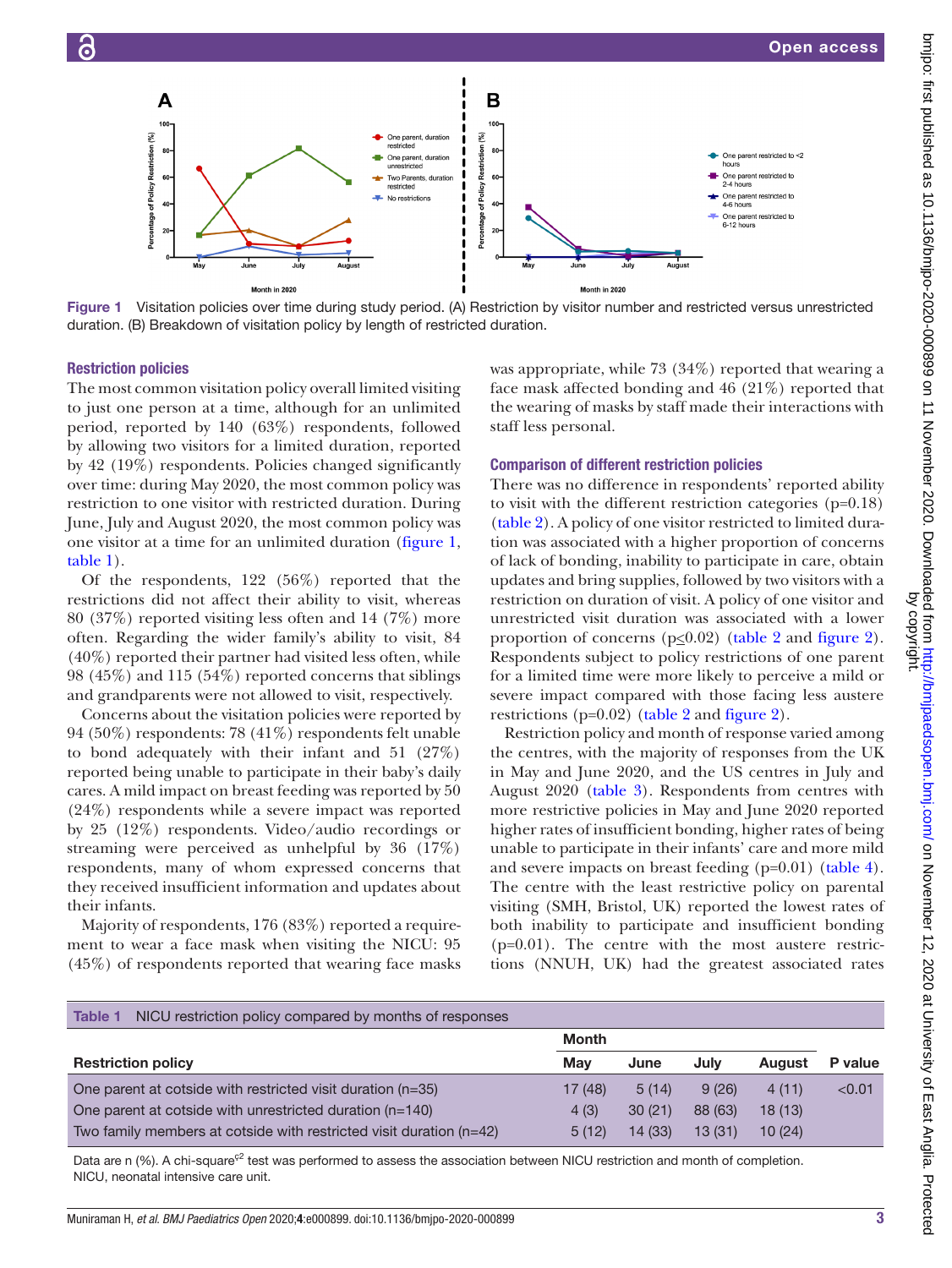# <span id="page-3-0"></span>Table 2 Impact of restriction policies

|                                      | One parent at cotside with<br>restricted visit duration<br>$(n=35)$ | Two family members at<br>cotside with restricted visit<br>duration $(n=41)$ | One parent at cotside<br>with unrestricted<br>duration $(n=136)$ | P value*          |
|--------------------------------------|---------------------------------------------------------------------|-----------------------------------------------------------------------------|------------------------------------------------------------------|-------------------|
| Respondent visit less often          | 20/35(57)                                                           | 16/41 (39)                                                                  | 44/134 (33)                                                      | $0.18+$           |
| Partner visit less often             | 18/33 (55)                                                          | 12/41 (29)                                                                  | 54/133 (41)                                                      | 0.17 <sub>0</sub> |
| Not enough bonding                   | 23/31 (74)                                                          | 16/37(43)                                                                   | 39/116 (34)                                                      | < 0.01            |
| Unable to participate in cares       | 17/31 (55)                                                          | 13/37 (35)                                                                  | 21/116 (18)                                                      | < 0.01            |
| Unable to receive updates            | 14/31 (45)                                                          | 9/37(24)                                                                    | 14/116 (12)                                                      | < 0.01            |
| Unable to bring milk and<br>supplies | 8/31(26)                                                            | 3/37(8)                                                                     | 7/116(6)                                                         | $0.02+$           |
| Breast feeding                       |                                                                     |                                                                             |                                                                  | $0.02+$           |
| No impact                            | 7/23(30)                                                            | 18/33 (55)                                                                  | 66/110 (60)                                                      |                   |
| Mild impact                          | 8/23(35)                                                            | 7/33(21)                                                                    | 35/110 (32)                                                      |                   |
| Severe impact                        | 8/23(35)                                                            | 8/33(24)                                                                    | 9/110(8)                                                         |                   |

Data are n (%).

\*Analysed by chi-square test unless specified.

†Fisher's exact test.

‡Kruskal-Wallis test

of mild and severe adverse impacts on breast feeding reported (p=0.01) [\(table](#page-5-1) 4). There were no differences in responses based on countries reported for visiting, bonding or caring for infants (p>0.05).

# Comments from parents

Comments from parents regarding visitation policies further demonstrated their impact, especially at the beginning of the pandemic when restrictions were most severe, and with extremely ill infants during end of life scenarios. One mother wrote:

I will remember this for the rest of my life. I will also remember the kindness of the staff but at 18hours old I was told my baby might die and I had to beg to see him because I had already had my 2hours. How is that ok???

Several comments related the impact of visitation polices on parental mental health:

Felt like my baby was not mine and I was asking permission from the nurses. Also has made me feel resentful towards [my] husband as all the emotional burden of a child in NICU fell upon myself;

The visiting times force a choice between cuddles and learning how to tube feed etc. Consequently this has left me feeling like I don't take good care of my baby. Not acceptable for a postnatal women. I would imagine PND [post-natal depression] will be very high in this epidemic.

The comments in July and August 2020 predominantly related concerns about being unable to spend time together as family:

I have found the visiting restrictions very tough and would love for nothing more than myself and my partner to be able to see our child together. It has been an extremely tough few weeks emotionally and I wish we could support each other in NICU together and be prepared for discharge.

Comments from respondents are summarised in full in [online supplemental file 2](https://dx.doi.org/10.1136/bmjpo-2020-000899).

# **DISCUSSION**

We report the results of a bi-national survey of parents affected by neonatal unit visitation policies during the current COVID-19 pandemic. This pandemic has led to widespread restrictions on family visiting to the hospital, especially in intensive care units where the most critical patients are cared for[.17](#page-7-7) NICUs present a unique setting where infants often stay for weeks to months and parents play a vital role in their care. There has been a paradigm shift in the parental role in the neonatal unit; parents are no longer considered 'just visitors' but rather an integral and essential part of care provision. $1-5$  However, the pandemic and resultant visitation restrictions have severely disrupted the parental presence and their ability to facilitate and augment care in the NICU. The short-term and long-term effects of these restrictions are unknown, but may be significant. $^{19}$ 

While we found that the majority of parents understood the need for revised visitation policies, they reported significant concerns about their consequent ability to visit, care for, and bond with their infants. The visitation restrictions were implemented between mid-March and early April 2020 in the USA and UK during the early stages of the pandemic. Our study shows that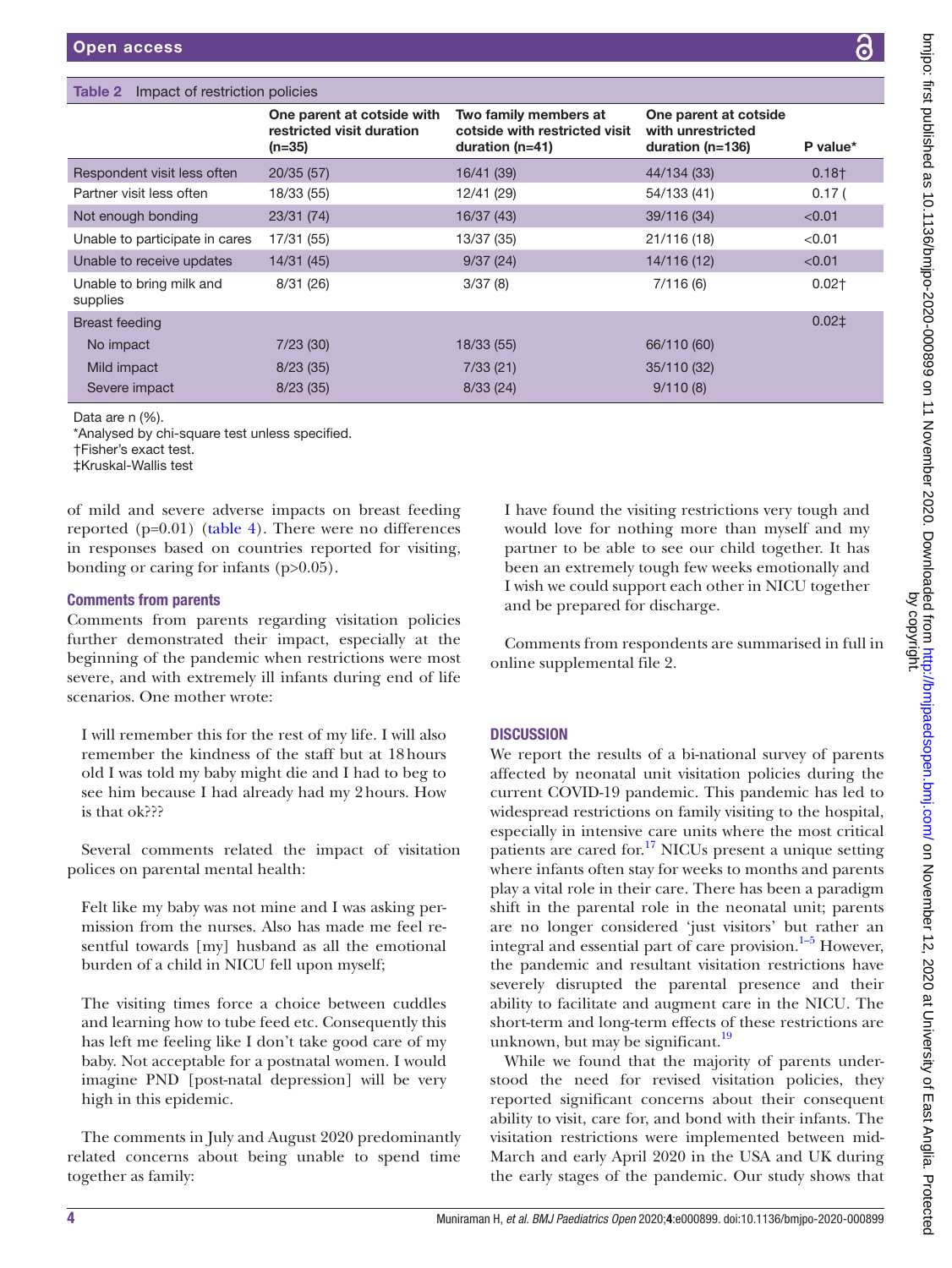Unable to participate in car

en n

on Policy

Ξ  $\blacksquare$  No im

Participate in care:



<span id="page-4-0"></span>Figure 2 Parental perception of impact of restriction policies.

parents have been significantly impacted since this time, especially with being denied the opportunity to spend time with their critically ill infants and particularly during end of life situations. The initial guidance of the AAP on management of infants born to suspected and confirmed COVID-19 positive mothers during this period recommended temporary separation of the infant pending testing of both infant and mother.<sup>[20](#page-7-9)</sup> By June and August 2020, with mounting evidence of the low risk of vertical transmission, very few case reports of neonates being affected, and better availability of personal protection equipment, modified restrictions permitted one or both parents to spend more time with their babies. Our data suggest that this resulted in a less severe impact, with fewer major concerns about being unable to spend sufficient time together as a family. The AAP has since revised its guidance to recommend rooming in for parents with mild to moderate symptoms, with appropriate isolation precautions.<sup>[21](#page-7-10)</sup>

Within the UK, early national guidance in March 2020 relating to NICU visitation policies was limited; reflecting

the scarcity of evidence. However, separation of an otherwise well infant from a SARS-CoV-2 positive mother was not advocated and breast feeding was not discouraged providing that hygiene precautions were adhered to.<sup>[22](#page-7-11)</sup> By April and May 2020, more comprehensive guidance was jointly issued by the UK Royal College of Paediatrics and Child Health (RCPCH), British Association of Perinatal Medicine and Bliss baby charity; they strongly advocated for the role of parents as part of the infant's therapeutic team and not as mere visitors, and as such stressed that 'parental restrictions should be exercised only when absolutely necessary, as a temporary and proportionate response to a peak in viral transmission'.<sup>23–25</sup> Restricted visiting on time of day was discouraged and, where possible, units were advised to allow parents to be present together.[23–25](#page-7-12) In June 2020, RCPCH medical guidance advised a nuanced response: that parent and baby form one family 'bubble', and that cotside face coverings would be unlikely to offer significant additional protection if sufficient spacing was maintained from other staff, parents and visitors.<sup>23</sup>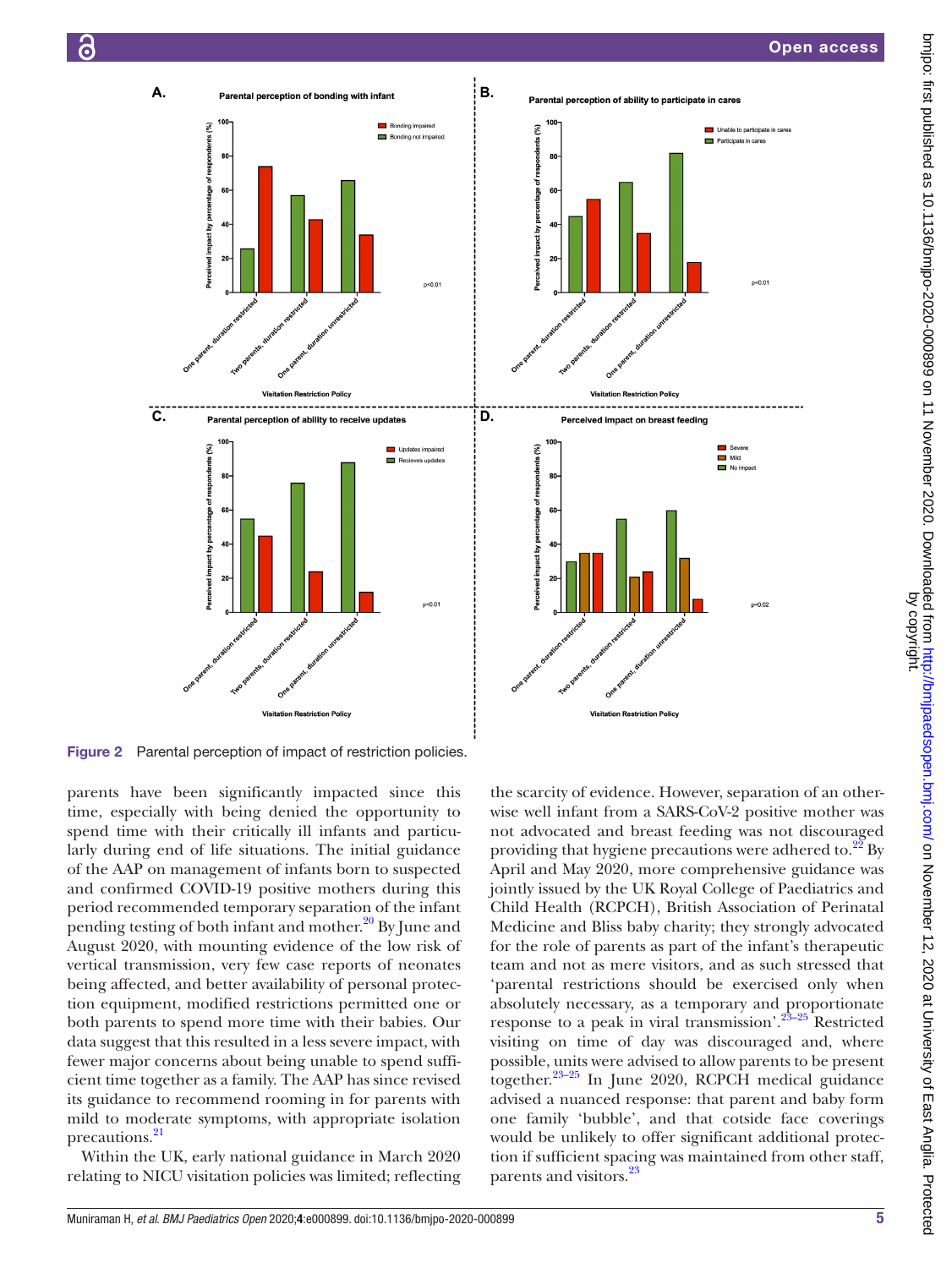Hospital, Norfolk, UK

Norfolk and Norwich University

|                            | entres |                                |  |  |  |
|----------------------------|--------|--------------------------------|--|--|--|
| <b>Implementation date</b> |        |                                |  |  |  |
|                            |        | 1. 27 March 2020 to 5 May 2020 |  |  |  |
|                            |        | 2. 6 May 2020 to 25 May 2020   |  |  |  |
|                            |        | 0.0011000010                   |  |  |  |

|                                                                                           | 2. Only one parent allowed at a time to visit for a<br>limited duration (for a 4-hour period per day)<br>3. Both parents allowed to visit together at a time,<br>but for a limited duration (3 hours/day)                                               | 3. 26 May 2020 to September 2020 (to<br>date)                                                                     |
|-------------------------------------------------------------------------------------------|---------------------------------------------------------------------------------------------------------------------------------------------------------------------------------------------------------------------------------------------------------|-------------------------------------------------------------------------------------------------------------------|
| Ashford and St Peter's Hospital,<br>Chertsey, UK                                          | 1. Only one parent allowed at a time to visited for<br>limited duration (2 hours/day)<br>2. Two family members allowed at a time for limited<br>duration (2 hours/day)<br>3. Two family members allowed at a time for limited<br>duration (4 hours/day) | 1. 25 March 2020 to 3 May 2020<br>2. 4 May 2020 to 27 July 2020<br>3. 28 July 2020 to September 2020 (to<br>date) |
| St Michael's Hospital, Bristol, UK                                                        | Two parents allowed at cotside for infants in<br>intensive care areas. One parent (either parent)<br>at cotside for infants in high dependency/special<br>care areas. No time restrictions on visiting in any<br>dependency areas                       | 8 April 2020 to September 2020 (to<br>date)                                                                       |
| University Hospital of Wales, Cardiff,<br>UK.                                             | Only one parent allowed at a time with no restriction<br>on duration of visit                                                                                                                                                                           | 1 April 2020 to September 2020 (to<br>date)                                                                       |
| St Joseph's Hospital and Medical<br>Center, Arizona, USA                                  | 1. Two family members allowed at a time for<br>unlimited duration<br>2. Only one parent allowed at a time with no<br>restriction on duration of visit                                                                                                   | 1. 15 March 2020<br>2. 23 March 2020 to September 2020<br>(to date)                                               |
| Baylor Scott & White McLane<br>Children's Medical Center, Texas, USA on duration of visit | Only one parent allowed at a time with no restriction 17 March 2020 to September 2020 (to                                                                                                                                                               | date)                                                                                                             |

1. Only one parent allowed at a time to visit for a limited duration (for maximum 2hours/day)

<span id="page-5-0"></span>Table 3 Visitation policies and date of implementation dates among participating c

Centres **Visitation policy/policies** 

Our findings highlight the complex challenges of developing and implementing guidelines during a rapidly evolving novel pandemic, with limited evidence and experience available, and the expected tradeoffs on the established standard of care and its benefits.<sup>19</sup> Some of the impacts may be mitigated by individualising policies to meet the unique requirements of the affected population and local centres, and in situations including end of life care or life-threatening surgeries/procedures, and

by constant re-evaluation of emerging evidence and the impact of policies[.19](#page-7-8) Policy makers must recognise and reflect that parents are key partners in the care of their baby on the NICU and integral to optimal outcomes.

The free-text comments provided by parents highlighted the emotional and psychological burden of the restrictions on them. Preterm birth is associated with increased anxiety, post-natal depression (PND) and post-traumatic stress symptoms (PTSS) in both mothers

<span id="page-5-1"></span>

| Impact of restriction policies compared by participating centres<br>Table 4 |                     |                     |                    |                    |                      |                    |          |
|-----------------------------------------------------------------------------|---------------------|---------------------|--------------------|--------------------|----------------------|--------------------|----------|
|                                                                             | <b>NNUH</b><br>(25) | <b>ASPH</b><br>(27) | <b>SMH</b><br>(31) | <b>UHW</b><br>(10) | <b>SJHMC</b><br>(51) | <b>BSW</b><br>(80) | P value* |
| Partner visiting less often                                                 | 13/23(57)           | 14/26(53)           | 11/31(35)          | 2/9(22)            | 13/46 (28)           | 31/79(39)          | 0.18     |
| Not enough bonding                                                          | 17/23 (74)          | 12/23 (52)          | 6/25(24)           | 2/8(25)            | 13/40 (33)           | 28/72 (39)         | 0.02     |
| Unable to participate in cares                                              | 13/23(57)           | 9/23(39)            | 3/25(12)           | 1/8(13)            | 6/40(15)             | 19/72 (26)         | 0.01     |
| Unable to receive updates                                                   | 7/23(30)            | 8/23(35)            | 5/25(20)           | 1/8(13)            | 2/40(5)              | 14/72 (19)         | $0.08+$  |
| Bring milk and supplies                                                     | 6/23(26)            | 3/23(13)            | 0(0)               | 0(0)               | 0(0)                 | 9/72(13)           | $0.02+$  |
| Breast feeding                                                              |                     |                     |                    |                    |                      |                    | 0.01     |
| No impact                                                                   | 3/15(20)            | 10/24 (42)          | 18/26 (69)         | 5/7(71)            | 26/41 (63)           | 34/58 (59)         |          |
| Mild impact                                                                 | 6/15(40)            | 7/24(29)            | 7/26(27)           | 2/7(29)            | 14/41 (34)           | 14/58 (24)         |          |
| Severe impact                                                               | 6/15(40)            | 7/24 (29)           | 1/26(4)            | 0(0)               | 1/41(3)              | 10/58 (17)         |          |

Data are n (%).

\*Analysed by chi-square test unless specified.

ASPH, Ashford and St Peter's Hospital; ; BSW, Baylor Scott & White McLane Children's Medical Center; NNUH, Norfolk and Norwich University Hospital; SJHMC, St Joseph's Hospital and Medical Center; SMH, St Michael's Hospital; UHW, University Hospital of Wales.

<sup>†</sup>Fisher's exact test.

<sup>‡</sup>Kruskal-Wallis test.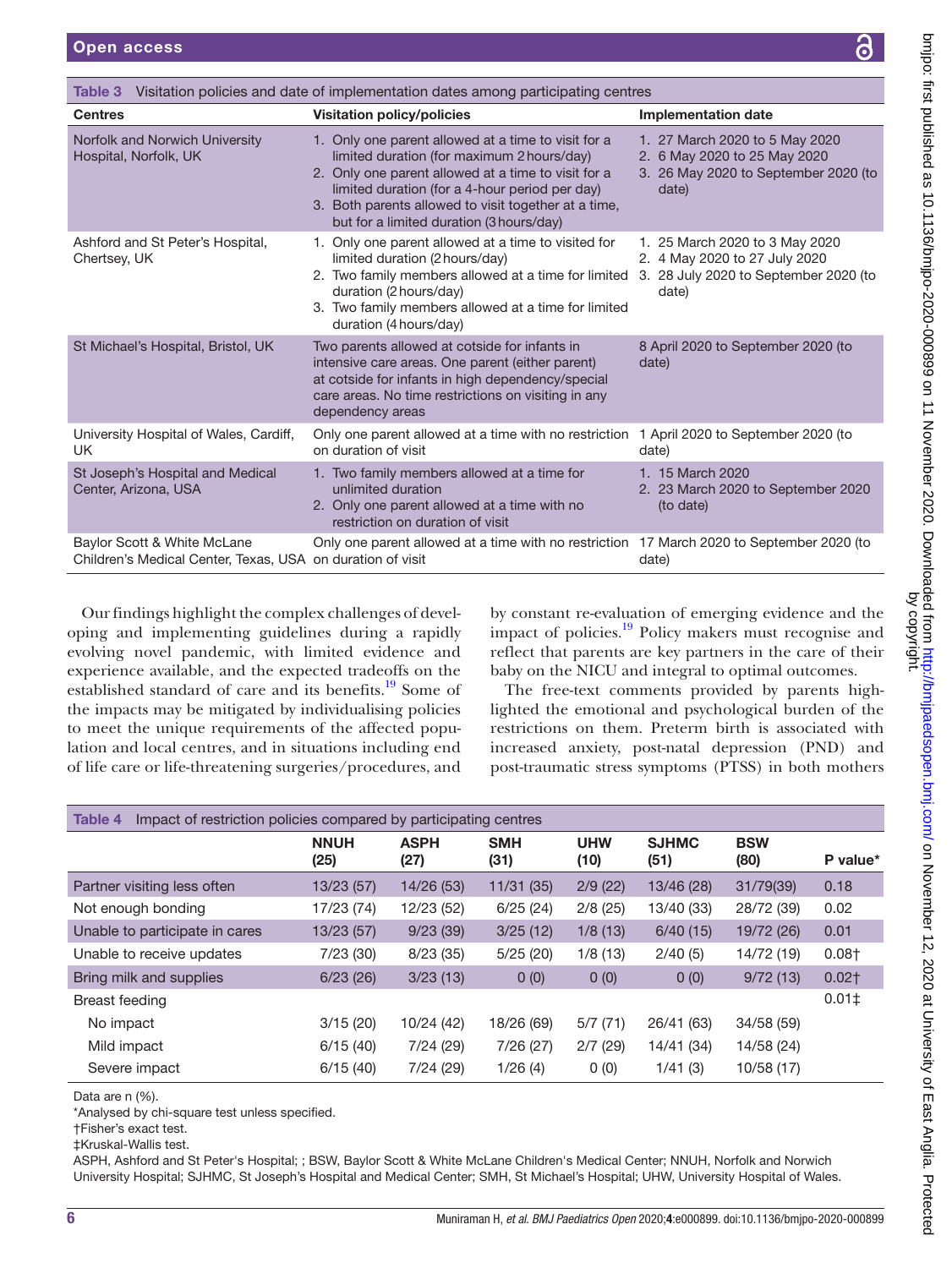and fathers; symptoms persist even at 2–4years postpartum.[26–28](#page-7-13) The additional impact of the COVID-19 pandemic and adding to their burden through restrictive visiting policies would seem only likely to increase the risk of PND and PTSS and disruption of parental–infant bonding.<sup>[16 19](#page-7-6)</sup>

There are a few study limitations. While parents and public were not involved in the design and validation of the survey questionnaire, we included multiple options for free text and comments throughout and received many comments that described the significant impact of the visitation policies. This was designed as pragmatic survey whereby centres could participate any time during the study period once they received local approvals, hence different centres joined at different times with varying restriction policies. Respondents completed the survey at different times of their infants' hospitalisations, including a few at the time of admission, most during the hospitalisation and few after discharge. This may impact on their perceptions of visitation restrictions, but also allowed us to evaluate impact during different stages of hospitalisation. Each centre determined their own preferred method to distribute and collect responses, hence we are unable to provide a response rate as a proportion of the overall denominator population. Not all questions were answered by all respondents. Data included in the analysis had responses from at least 85% of respondents and we report denominators for response rate in each analysis. Our results may be affected by participation bias: those who responded may be more or less biased towards the restriction policy than the total parent population. Respondents, particularly first time parents, may have had difficulty in evaluating the impact of limitations if they had not experienced any other type of care; this was noted in a few comments. Our findings of significant association between severity of visitation policies and perceived impact may have been affected by confounding factors, such as variation in policies over time and differences between centres and countries. However, sample size was too small to perform secondary analysis to adjust for these factors. We attempted to account for multiple comparisons by using FDRs throughout the analyses.

Strengths of the study are the large number of responses obtained from six tertiary-level NICUs in two countries at a time when both were severely affected by the pandemic.

Comparing centres, the one with least restrictive policy reported a lower impact on breast feeding and bonding, whereas the centre with the most restrictive policy had the greatest adverse impact on breast feeding as reported by parents. These associations are important as they suggest a direct link between severity of restriction regime and impact on breast feeding.

We believe that our findings, showing that parents perceived a significant impact from visitation policies and an association of their impact with severity of restrictions are important as we enter a COVID-19 resurgence or 'second wave', and as centres consider/reconsider their

visitation policies, hopefully with parents and babies foremost in mind

#### Author affiliations

<sup>1</sup>Department of Pediatrics, Creighton University School of Medicine, Omaha, Nebraska, USA

2 Saint Joseph's Hospital and Medical Center, Phoenix, Arizona, USA

<sup>3</sup>Neonatology Association Limited, Obstetrix Medical Group of Phoenix, Mednax, Phoenix, United States

4 Division of Neonatology, Department of Pediatrics, Baylor Scott and White McLane Children's Medical Center, Temple, Texas, USA

5 Division of Neonatology, Department of Paediatrics, University Hospitals Bristol and Weston NHS Foundation Trust, Bristol, UK

<sup>6</sup>Neonatal Intensive Care Unit, Jenny Lind Children's Hospital, Norfolk and Norwich University Hospitals NHS Foundation Trust, Norwich, UK

<sup>7</sup> Neonatal Intensive Care Unit, Ashford and St Peter's Hospitals NHS Foundation Trust, Chertsey, UK

8 Baylor Scott and White Research Institute, Temple, Texas, USA

<sup>9</sup>Neonatal Intensive Care Unit, University Hospital of Wales, Cardiff and Vale University Health Board, Cardiff, UK

10MEDNAX Inc, Sunrise, Florida, USA

<sup>11</sup>Norwich Medical School, University of East Anglia, Norwich, United Kingdom

Twitter Hemananda Muniraman [@hmuniraman](https://twitter.com/hmuniraman), Paul Cawley [@PaulCawleyUK](https://twitter.com/PaulCawleyUK), Adam Heathcote [@AdamHeathcote,](https://twitter.com/AdamHeathcote) Cora Doherty [@NeoImprOutcomes](https://twitter.com/NeoImprOutcomes) and Paul Clarke [@drpaulclarke](https://twitter.com/drpaulclarke)

Acknowledgements We sincerely thank all parents who generously responded to our survey. We are most grateful to the reviewers for their valuable comments on the earlier version of our manuscript.

Contributors HM conceptualised and designed the study, designed the data collection instrument, obtained ethical/institutional research board approval, collected data, drafted the initial manuscript and revised the manuscript. MA, JH, AH, EG-C, SM,and ZC, recruited participants, collected data, reviewed and revised the manuscript. KH and CR designed and performed the data analysis, reviewed and revised the manuscript. VP, CD, AJ, VG and VR coordinated and supervised data collection and critically reviewed the manuscript for important intellectual content. PCawley coordinated and supervised data collection, revised and critically reviewed the manuscript for important intellectual content. PClarke co-designed the data collection instrument, coordinated and supervised data collection revised and critically reviewed the manuscript for important intellectual content. RC critically reviewed the manuscript for important intellectual content. All authors approved the final manuscript as submitted and agree to be accountable for all aspects of the work. HM is guarantor.

Funding The authors have not declared a specific grant for this research from any funding agency in the public, commercial or not-for-profit sectors.

Competing interests None declared.

Patient consent for publication Not required.

Ethics approval The study was determined exempt from requiring full review by the institutional review board at St Joseph's Hospital and Medical Center (PHXNR-20-500-170-73-21) and was approved by MEDNAX Research Advisory Committee (RA ID: 607025162). All participating centres obtained approval from their respective research governance managers and/or ethics/institutional boards prior to commencing the study.

Provenance and peer review Not commissioned; externally peer reviewed.

Data availability statement Data are available upon reasonable request. Deidentified participant data are available upon request.

Supplemental material This content has been supplied by the author(s). It has not been vetted by BMJ Publishing Group Limited (BMJ) and may not have been peer-reviewed. Any opinions or recommendations discussed are solely those of the author(s) and are not endorsed by BMJ. BMJ disclaims all liability and responsibility arising from any reliance placed on the content. Where the content includes any translated material, BMJ does not warrant the accuracy and reliability of the translations (including but not limited to local regulations, clinical guidelines, terminology, drug names and drug dosages), and is not responsible for any error and/or omissions arising from translation and adaptation or otherwise.